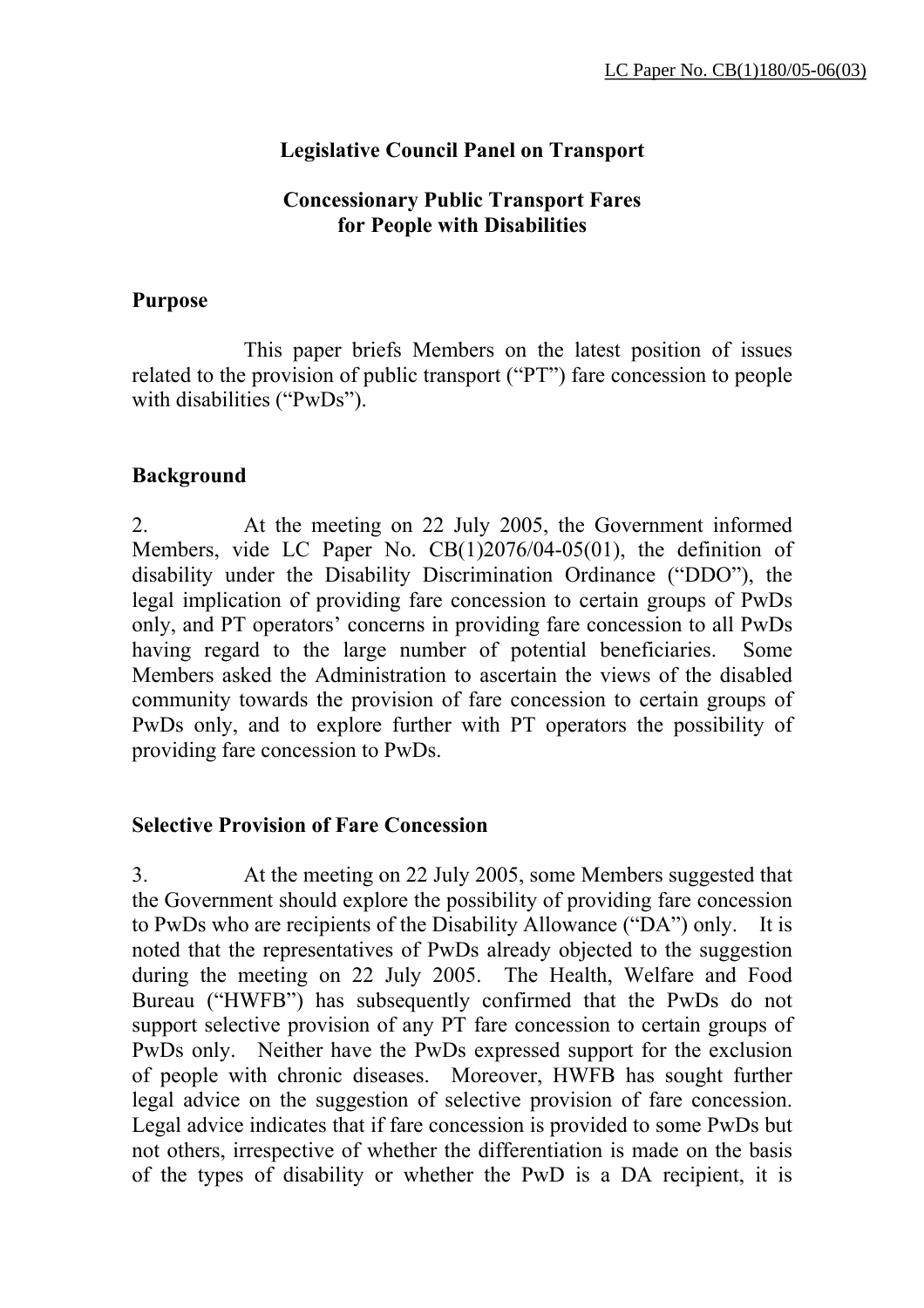necessary to establish that the beneficiaries of the fare concession have special needs which the other PwDs do not have, and that the fare concession can address such special needs. Otherwise, selective provision of fare concession to certain groups of PwDs may contravene the DDO. As such, the suggestion of providing fare concession to only some, but not all, of the PwDs is not feasible.

## **Concerns of PT Operators**

4. Taking into account the large number of potential beneficiaries, which may include PwDs and people with chronic diseases, rising operating cost of PT services and the legal implication, PT operators restate that they have difficulties in providing fare concession to PwDs. PT operators point out that they will continue to support the integration of PwDs into the society through improvement of accessibility of their facilities. Moreover, fare concessions they provide to the general commuters will also benefit the PwDs.

5. In Hong Kong, PT services are provided by private entities. In accordance with the spirit of free enterprise, it is not appropriate for the Government to direct the PT operators to offer fare concessions. In addition, the two railway corporations are required to operate according to prudent commercial principle. This principle on one hand ensures that the railway corporations will provide reliable and efficient services and on the other hand obviates the need for the Government to subsidise their operation using public money. This is in the interest of the public and the Government will continue to uphold this principle. It will be inappropriate for the Government to direct the two corporations to make any commercial decision, including the provision of fare concession or otherwise.

### **Financial Assistance to PwDs**

6. The Government currently provides financial assistance to address the PwDs' special needs through the provision of Disability Allowance ("DA") to PwDs who are certified by a public medical officer to be in a position broadly equivalent to a person with a 100% loss of earning capacity. DA includes Normal Disability Allowance (NDA) and Higher Disability Allowance (HDA). Recipients of NDA are receiving monthly